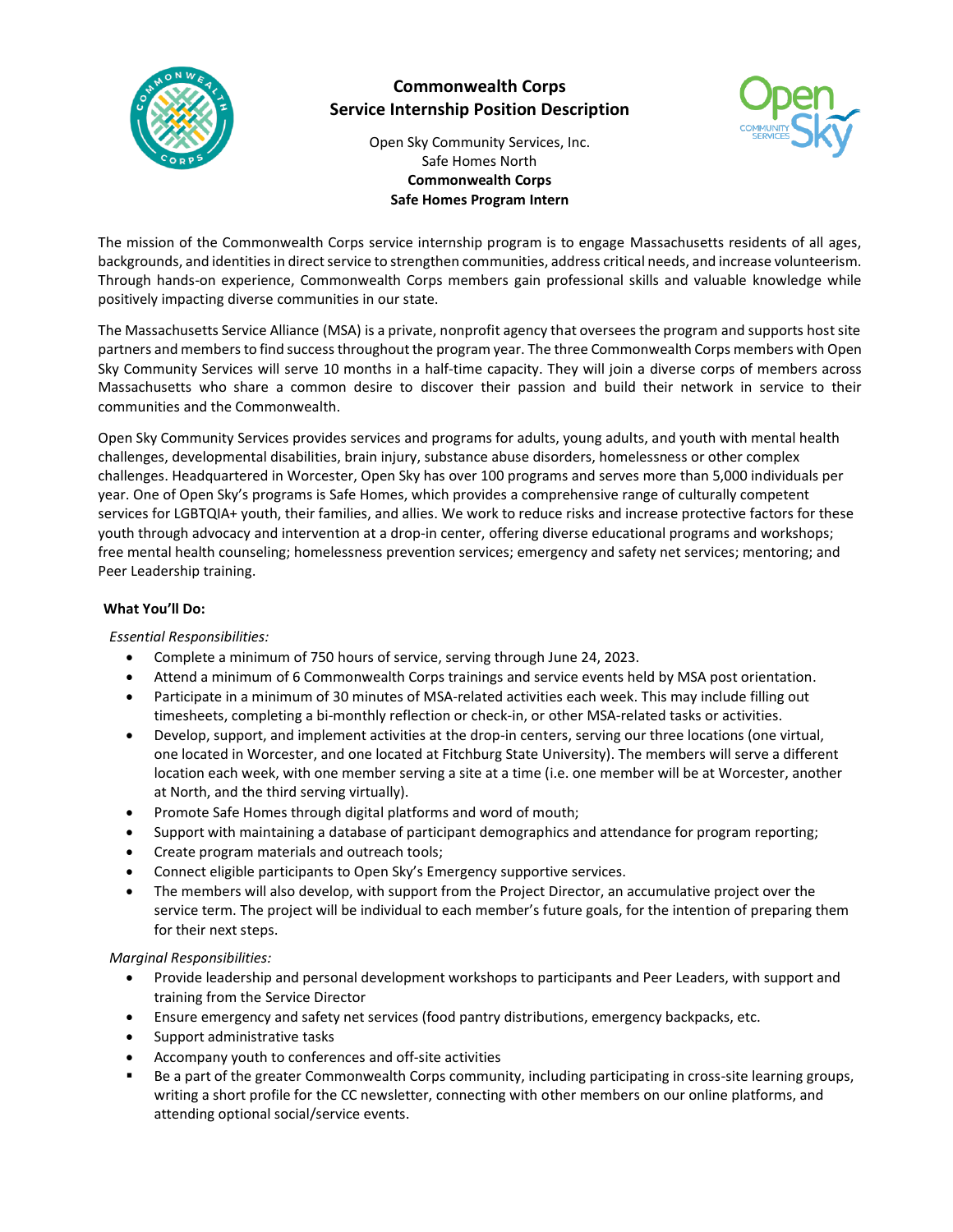#### **Who You Are:**

*You must be:*

- A Massachusetts resident [\(see guidelines here\)](http://mass-service.org/sites/default/files/Massachusetts%20Residency%20Requirements_0_0.pdf) with legal authorization to work in the U.S.
- 18 years of age at minimum (member age range is  $18 70+$  years old)
- Excited to give back to your community and interested in developing your skills and gaining new professional experiences
- Able to balance service internship commitments with personal commitments in a sustainable way
- Have a demonstrated understanding of youth culture
- Have knowledge of common issues experienced by LGBTQIA+ youth
- Have the willingness to continue your education around the systemic issues that impact the lives of our participants, including but not limited to; race, ethnicity, gender, age, sexual orientation and age.

## *It would also be great if you:*

- Have education credits in psychology or sociology
- Have experience working with youth under age 18
- Have lived experience with the demographics of our participants to better connect with those we serve (ex. Being a member of the LGBTQIA+ community)
- Have previous experience working closely with members of the LGBTQIA+ community

## **What You'll Get:**

- **Stipend** of \$550 semi-monthly while in service, up to \$11,550, minus taxes and withholdings;
- **Member assistance program,** including unlimited, confidential, 24/7, phone counseling services and up to three free, in-person counseling sessions, plus a lot more;
- **Completion award** of up to \$2000 upon successful completion of service, minus taxes and withholdings;
- **Reimbursement for outside training** or professional development opportunities relevant to member's service and/or goals (Up to \$100; Dependent on approval from MSA)
- **Access to Open Sky's vast array of trainings free of charge**
- **Extensive training from MSA with a diversity, equity and inclusion focus** and **other professional development** opportunities;
- **Free Participation in the yearly Fundraising Gala**, including a VIP gift bag worth \$75
- **Limited reimbursement for travel** to Corps-wide MSA-sponsored activities;
- **Travel Reimbursement when supporting to Safe Homes' events**
- **Internet reimbursement** up to \$50/month while required to complete some service from home;
- Limited travel reimbursement from their host site for certain service-related travel away from their usual service location, according to that agency's policies;
- **Mental Health/Personal Day** once per month counting towards 4hrs
- The opportunity for at least 5 (part-time) days of planned absences (may include holidays, does not count towards hours requirement);

*Please note that receipt of these stipends/benefits may impact an individual's eligibility for certain public benefits.*

## **Term of Service:**

- **Position Start Date**: August 22, 2022
- **Position End Date**: June 24, 2023
- Service commitment 20 hours per week during the following days/times
	- Rotating commitment hours each week depending on location served
		- North; Tuesdays 4-9
		- Virtual; 4:30-8:30
		- Worcester; Thursdays 4-9
	- Potential for up to 5 in-person commitments per month to run events with two weeks' notice provided
	- Potential for up to 2 weekend commitments per month with two weeks' notice provided

**How to Apply:**

• To apply, submit a cover letter and resume by May 1, 2022 at the latest to Renn Duffey, Safe Homes Project Director at [renn.duffey@openskycs.org](mailto:renn.duffey@openskycs.org) or by applying through our website here <https://www.openskycs.org/careers/index.html>

Accepted members will be required to undergo a criminal history check.